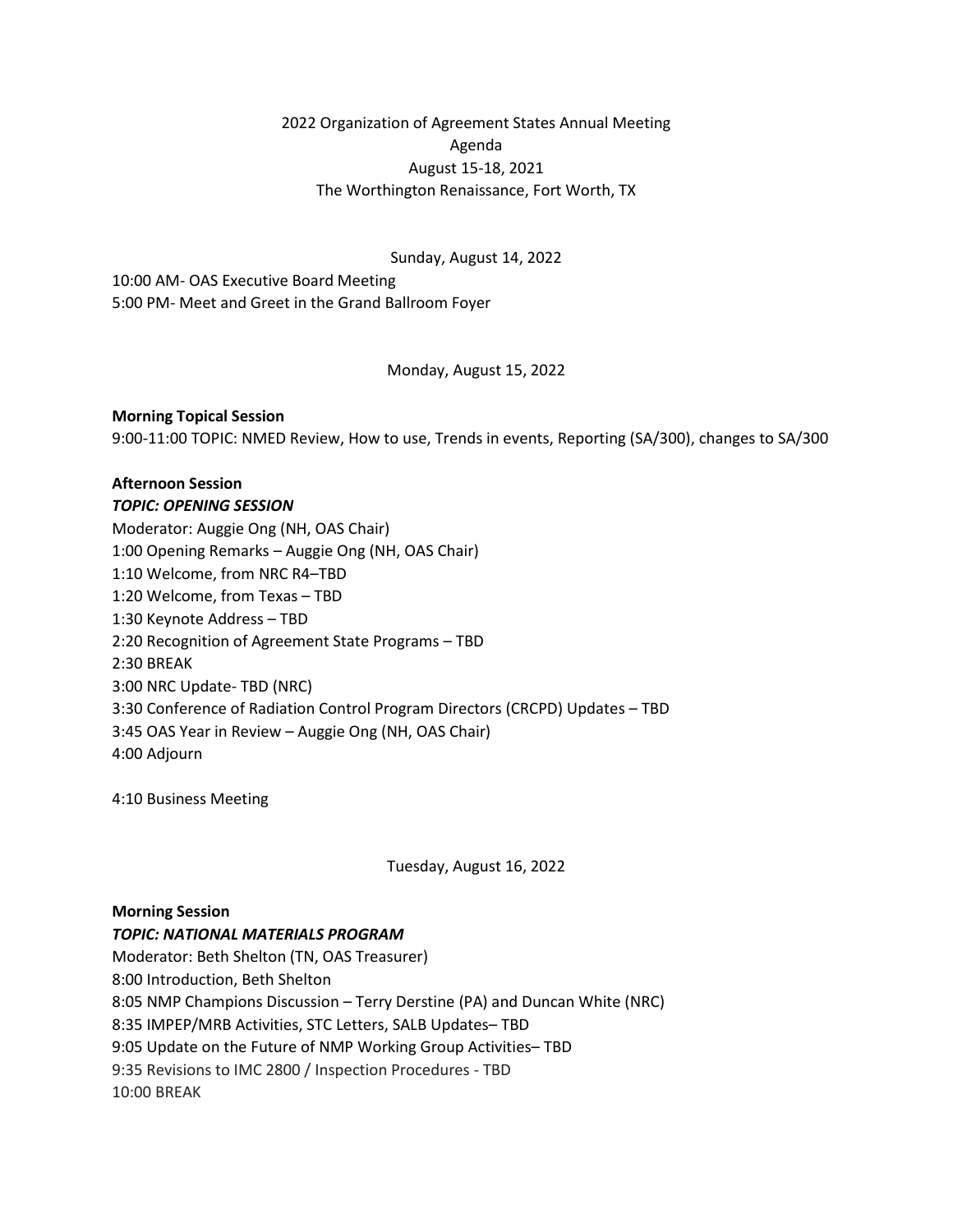10:30 GL Activities / SECY Paper Recommendations- TBD 11:00 Next Steps for Category 3- TBD-NRC 11:30 Web-Based Licensing Updates and What's Next- TBD (NRC) 11:45 Hall of Fame Award - TBD 12:00 LUNCH

## **Afternoon Session**

### *TOPIC: NATIONAL MATERIALS PROGRAM*

Moderator: Keisha Cornelius (OK, OAS Secretary) 1:30 Introduction, Keisha Cornelius 1:35 Working Group, IMPEP Teams, MRB Members Recognition - TBD 2:00 Developing a Regulatory Framework for Fusion (Panel) / Industry - TBD 2:30 TBD 3:00 BREAK 3:30 Environmental Justice Task Force Commission Paper -TBD 3:45 Vendor Q&A Session - Facilitated by TBD 4:25 OAS Board Announcements/Housekeeping 4:30 Adjourn

Wednesday, August 17, 2022

## **Morning Session**

### *TOPIC: STAFFING, MEDICAL*

Moderator: Steve Seeger (TN, OAS Chair-elect) 8:00 Introduction, Steve Seeger 8:05 Creating HP Pipelines through Physics Internships/Coops- TBD 8:30 Sharing NMP Staff During Shortages/TBD- TBD 9:00 NRC Training Updates- TBD(NRC) 9:30 BREAK 10:00 AAPM on Theranostics- TBD 10:25 Questions of Regulating Theranostics- TBD 10:50 Alpha Dart- TBD 11:10 SNMMI - Topic TBD 11:30 LUNCH

## **Afternoon Session**

#### *TOPIC: MEDICAL*

Moderator: Libby McCaskill (OK, OAS Director of Emerging Issues and Advocacy) 1:00 Introduction, Libby McCaskill 1:05 Veterinary Use of Sn-117m / Exubrion - TBD 1:25 Overexposure of an Authorized User involving licensed and non-licensed sources (Cabell Huntington Hospital) - TBD 1:45 Medical Isotope Licensing – TBD 2:10 NRC Medical Team Updates - TBD 2:30 BREAK